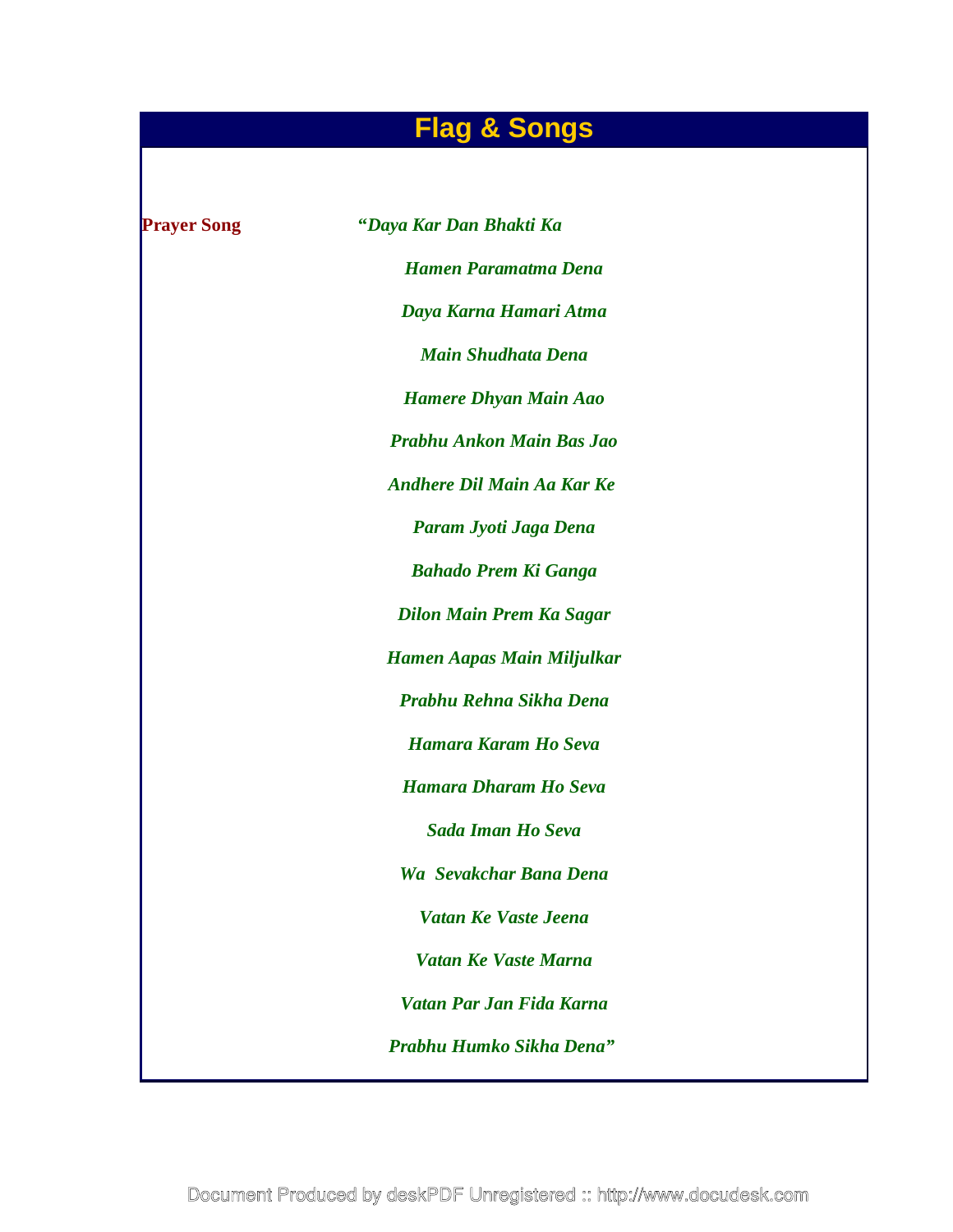## **Flag Song**

**"***Bharat Scout Guide Ka Jhanda Uncha Sada Rahega Uncha Sada Rahega Jhanda Uncha Sada Rahega Neela Rang Gagan Ka Visrit Bhratru Bhav Phailata Tridal Kamal Nit Teen Pratignaon Ki Yaad Dilata Aur Chakra Kehta Hai Pratpal Age Kadam Badega Uncha Sada Rahega Jhanda Uncha Sada Rahega"* 

## **Flag**

### **Some Definitions :**

**Flag Mast :** The pole on which the flag is unfurled.

**Halyard :** The rope which holds the flag up or down.

**Toggle** : A short wooden piece attached to the top end of stay rope at the hoist, which couples with the loop in the Halyard for the correct hoisting of the flag.

**Hem or Sem :** The folded and sewn portion of the flag's Hoist portion through which the flag rope passes.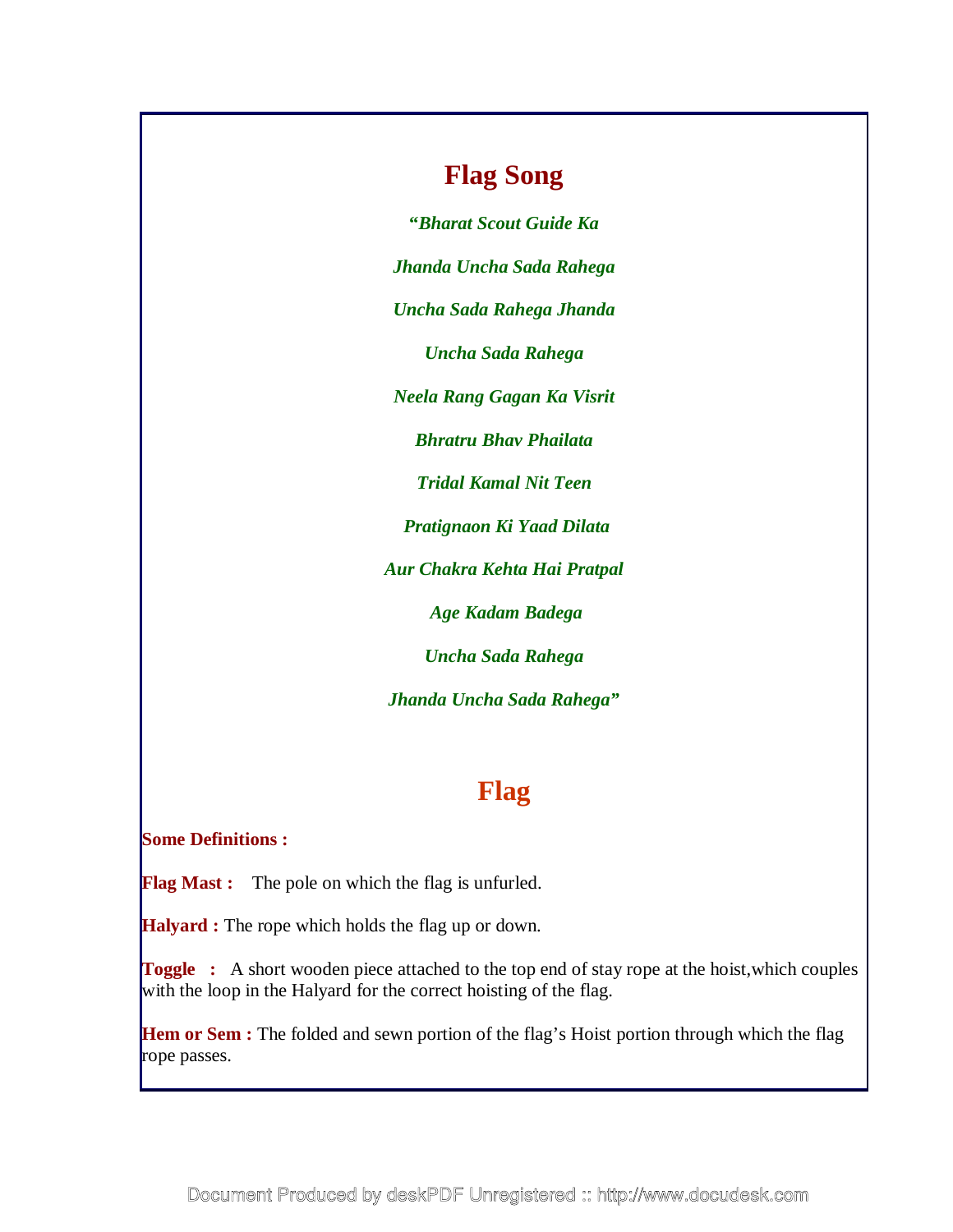**Hoist :** The portion of flag which is nearest to the Flag Pole. The flag is hoisted up or lowered by it.

**Fly :** The portion of the flag that is away from the pole. It is actually this portion that seems to fly.

**Cleat :** A short piece of wood or metal fixed to the flag pole at about shoulder height to which the Halyard is tied.

**The World Scout Flag :** The World Scout Flag consist of the World Scout Badge in white encircled by a white cord, the ends of which are tied with a reef Knot. It is set on purple background. The size of the flag will be in the ratio of 3:2. purple is the international colour and stands for the service oriented nature of Scouting. The knot is the symbol of the Scout Brotherhood. The flag was approved in 1951 at the 18th world Conference held in Lisbon. The Bharat Scout & Guide Flag

**The Bharat Scout & Guide Flag** shall be in dark blue colour. The emblem in yellow colour shall be in centre of the flag with Ashoka Chakra in blue colour. The size of the Association Flag shall be 180 cms. In length and 120 cms. In width.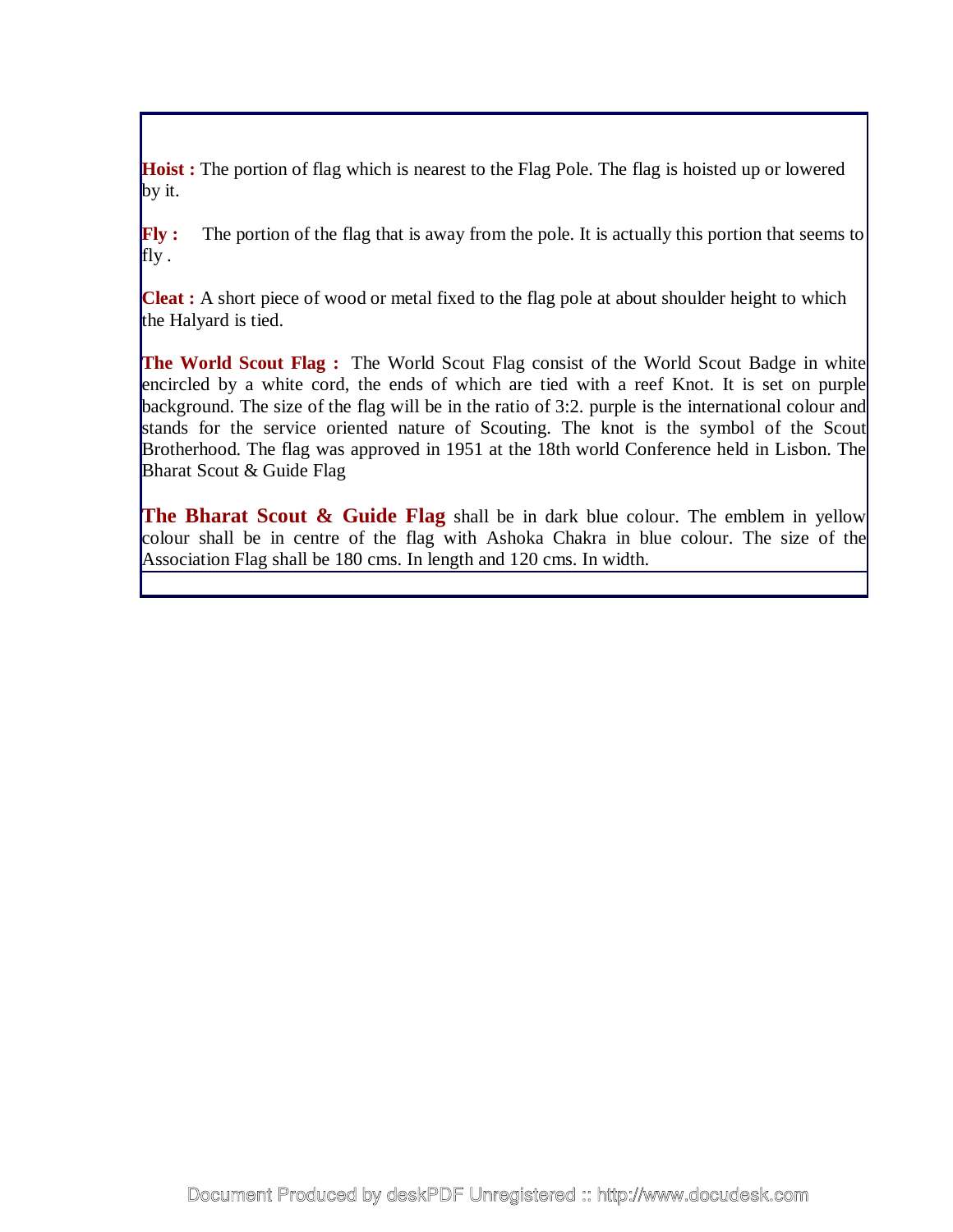### आंदोलन के मूलभूत सिद्धांत (Purposes, Objectives and Goals)

#### परिभाषाः— अ.

भारत स्काउट्स एंव गाइड्स नवयुवकों के लिये एक स्वयंसेवी गैर सरकारी शैक्षिक आंदोलन है, जो प्रत्येक व्यक्ति के लये बिना किसी जाति, वंश तथा भेदभाव के खुला है । यह 1907 में संस्थापक लार्ड वेडेन पाँवेल द्वारा संकल्पित किये गये लक्ष्य सिद्धांत तथा पध्दति के अनुरूप है ।

#### उददेश्य:— ब.

आंदोलन का उद्देश्य नवयुवकों के विकास में इस तरह योगदान करना है जिससे उनकी पूर्ण शारीरिक, बौद्धिक, सामाजिक तथा आध्यात्मिक अन्तःशक्ति को व्यक्तिगत रूप से जिम्मेदार नागरिकों के रूप में यथा स्थानीय, राष्ट्रीय और अन्तर्राष्ट्रीय समुदायों के रूप में प्राप्त किया जा सके।

#### सिद्धांत:– स.

स्काउट एवं गाइड आंदोलन निम्न सिद्धांतों पर आधारित है :– ईश्वर के प्रति कर्तव्य :-आध्यात्मिक सिद्धांतों के प्रति निष्ठा धर्म के प्रति वफादारी की अ. भावना को अभिव्यक्त करना है तथा ईश्वर के प्रति उत्पन्न कर्तव्यों को स्वीकार करना । नोट——ईश्वर शब्द के स्थान पर इच्छानुसार धर्म शब्द का प्रयोग किया जा सकता

- है ।
- दुसरों के प्रति कर्तव्य :–स्थानीय, राष्ट्रीय तथा अन्तर्राष्ट्रीय स्तर पर शांति, समझ और ਕ सहयोग की भावना से समन्वय रखते हुये अपने देश के प्रति वफादारी होना । अपने साथियों की गरिमा तथा विश्व प्रकृति की अखंडता के लिये अभिज्ञान तथा सम्मान के साथ समाज के विकास में भाग लेना ।
- स्वयं के प्रति कर्तव्य :–स्वयं के विकास के लिये जिम्मेदार होना । स.

### पध्दति:—

स्काउट -गाइड पद्धति स्वयं शिक्षा की एक प्रगतिशील प्रणाली है।

- प्रतिज्ञा तथा नियम पालन ।
- स्वंय करके सीखना ।
- वयस्क नेतृत्व के अंर्तगत छोटे ग्रुप की सदस्यता । जिसमें उत्तरदायित्व का प्रगतिशील आंवेषण एवं स्वीकृति ऐसे आत्मानुशासन के लिए चरित्रा विकास की ओर निर्दिष्ट तथा स्वालम्बन, विश्वसनीयता साथ ही सहयोग की भावना एवं नेतृत्व की क्षमता प्राप्त करना ।
- विभिन्न गतिविधियों के प्रगतिशील तथा प्रेरक कार्यक्रम के प्रतिभागी की रूचि पर आधारित हो, जिसके अर्न्तगत खेल, उपयोगी कौशल तथा सामुदायिक सेवा जो बाहय वातावरण व प्रकृति के सम्पर्क में हो ।
- स्काउट तथा रोवर के लिये प्रतिज्ञा निम्न प्रकार है :– अ.
	- -"मैं मर्यादापूर्वक प्रतिज्ञा करता हूँ कि मैं यथा शक्ति ईश्वर और अपने देश के प्रति अपने कर्तव्य का पालन करूंगा ।
	- -दूसरों की सहायता करूंगा ।
		- और स्काउट नियम का पालन करूंगा ।"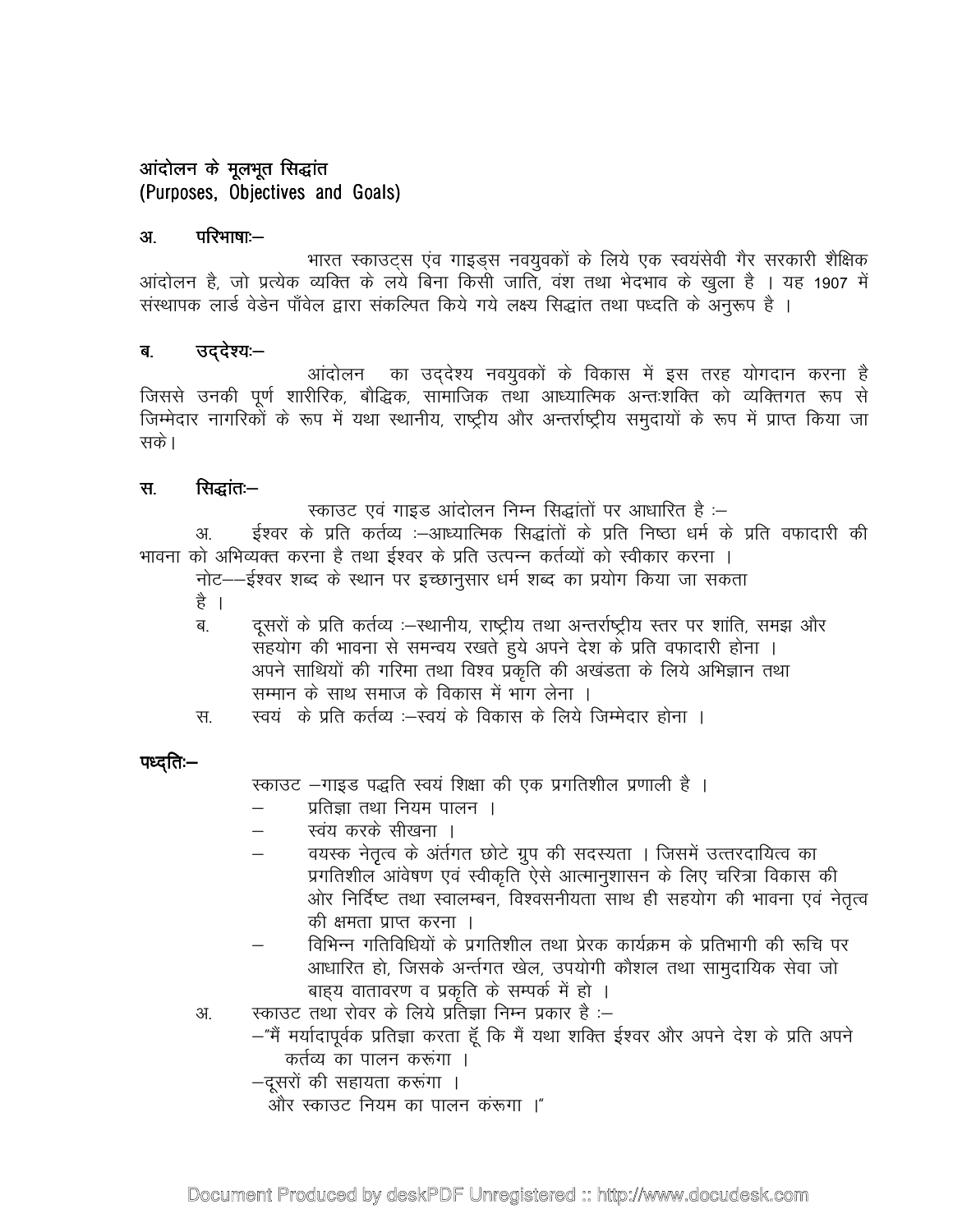गाइड और रेंजर के लिये प्रतिज्ञा निम्न प्रकार है :-ब "मैं मर्यादापूर्वक प्रतिज्ञा करती हूँ कि मैं यथा शक्ति ईश्वर और अपने देश के प्रति अपने कर्तव्य का पालन करूंगी । –दूसरों की सहायता करूंगी। और गाइड नियम का पालन करूंगी ।" कब के लिये प्रतिज्ञा निम्न प्रकार है :--स. "मैं मर्यादापूर्वक प्रतिज्ञा करता हूँ कि मैं यथा शक्ति ईश्वर और अपने देश के प्रति अपने कर्तव्य का पालन करूंगा । –कब नियमों का पालन करूंगा, तथा प्रतिदिन भलाई का एक कार्य करूंगा । ईश्वर शब्द के स्थान पर इच्छानुसार (धर्म) शब्द का प्रयोग किया जा नोट——1 सकता है । 2. प्रतिज्ञा दीक्षा के अवसर पर ली जायेगी तथा वे रोवर या रेंजर जो पहले से ही स्काउट हो इस अवसर पर प्रतिज्ञा की पुनः पुष्टि करेंगे । नियम:— स्काउट तथा रोवर के लिये नियम निम्नानूसार है :-स्काउट विश्वसनीय होता है  $1<sub>1</sub>$ स्काउट वफादार होता है ।  $2.$ स्काउट सबका मित्रा एवं प्रत्येक दूसरे का भाई होता है ।  $\mathcal{S}$ स्काउट विनम्र होता है ।  $\overline{4}$ . स्काउट पशु-पक्षियों का मित्रा और प्रकृति प्रेमी होता है ।  $5<sub>1</sub>$ स्काउट अनुशासन शील होता है और सार्वजनिक सम्पत्ति की रक्षा करने में सहायता  $6.$ करता है । स्काउट साहसी होता है ।  $\overline{7}$ स्काउट मितव्ययी होता है । 8. स्काउट मन, वचन और कर्म से शूध्द होता है । 9. गाइड तथा रेंजर के लिये नियम निम्नानुसार है :-गाइड विश्वसनीय होती है  $1.$ गाइड वफादार होती है ।  $2.$ गाइड सबकी मित्र एवं प्रत्येक दूसरी गाइड की बहन होती है । 3.

- गाइड विनम्र होती है । 4.
- गाइड पशु–पक्षियों की मित्रा और प्रकृति प्रेमी होती है । 5.
- गाइड अनुशासन शील होती है। 6.
- गाइड साहसी होती है ।  $\overline{7}$
- गाइड मितव्ययी होता है । 8.
- गाइड मन, वचन और कर्म से शृध्द होती है । 9.

कब $\vec{a}$  के नियम $\dot{a}$ 

- कब बड़ों की आज्ञा मानता है ।  $1.$
- कब स्वच्छ और विनम्र होता है ।  $\overline{2}$